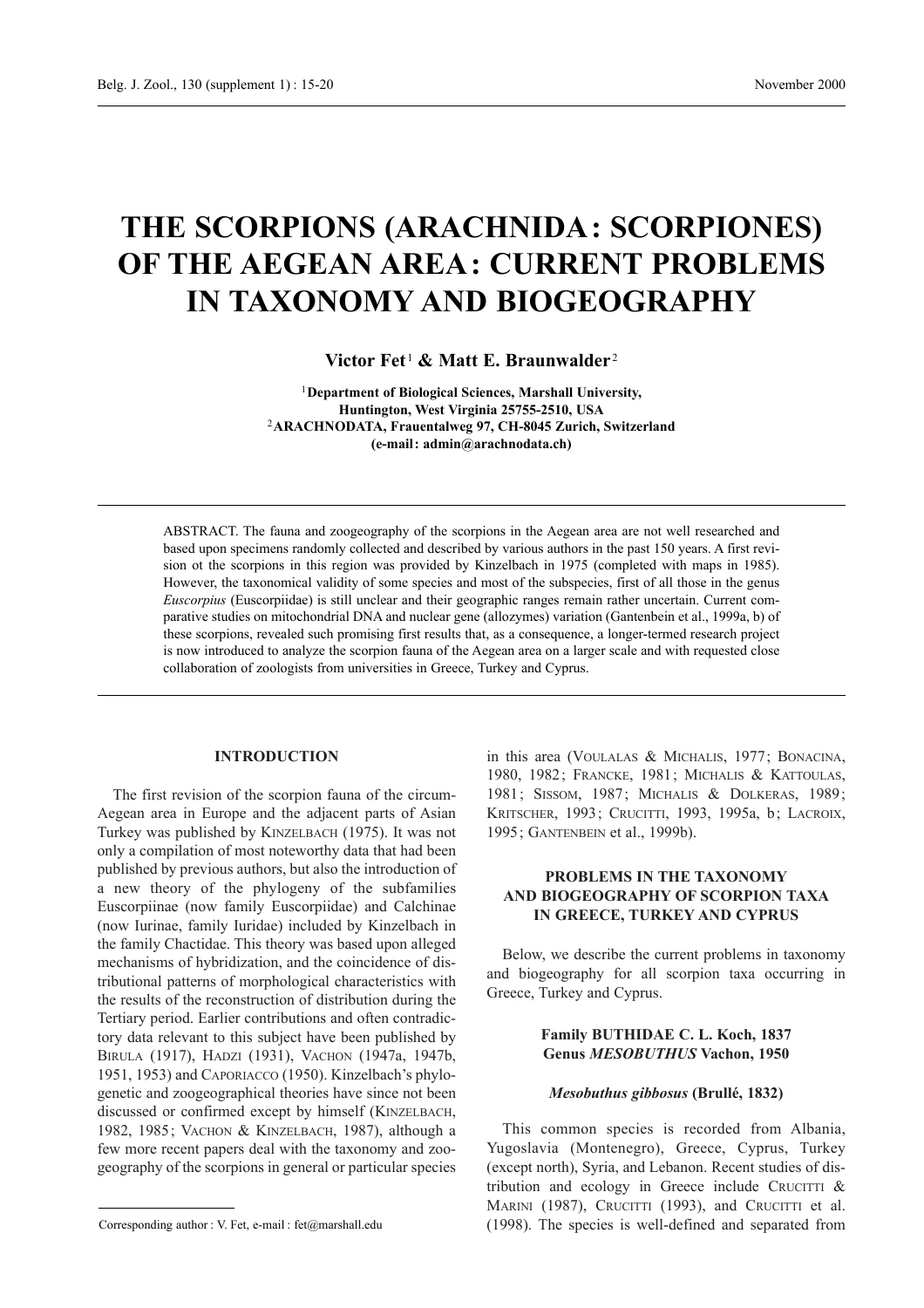other species of *Mesobuthus* which inhabit exclusively Asia (from eastern Turkey to China). Some variation exists across the range but its extent is poorly studied. A subspecies *M. g. anatolicus* Schenkel, 1947 was described from Kayseri, Anatolia (types in Basel Museum) and later confirmed by KINZELBACH (1975). However, KRITSCHER (1993) doubted the existence of a clear separation between the European and Asian populations of *M. gibbosus*. Further, detailed investigation combined with genetic methods is necessary; and first genetic data on this species are being currently obtained (B. Gantenbein et al., pers. comm). The type locality of *M. gibbosus* is unclear and was referred only to "Morea" (=Peloponnesos). Type(s?) probably are lost. Designation of the neotype is planned from Greece. In addition, the status of Eastern Mediterranean populations (east Turkey, Syria, Lebanon) is unclear. If confirmed as a separate taxon, there is an available name for these populations since EHRENBERG in 1829 described his *"Androctonus" nigrocinctus* from the mountains near Beirut (juvenile type in Berlin Museum). This name was for a long time considered a synonym of *M. gibbosus* (in fact being a senior synonym) (BRAUNWALDER & FET, 1998).



Fig. 1. – Distribution of *Mesobuthus* (Buthidae) according to Kinzelbach (1985): / / / *M. gibbosus* (Brullé), \ \ \ *M. g. anatolicus* (Schenkel), + + + *M. eupeus* (C.L. Koch), **\_ . \_ . \_** *M. caucasicus* (Nordmann), **. . . .** *M. gibbosus ssp.* (maybe identical with "*Androctonus"nigrocinctus* Ehrenberg 1829).

No other buthids are known from Greece and the Balkans. The record of *Androctonus bicolor* (Ehrenberg, 1829) from Thessaly in Greece (MICHALIS & DOLKERAS, 1989) is erroneous and is based on *Mesobuthus gibbosus* (V. F., observations of the original material in the Zool. Museum Hamburg). From eastern Anatolia, there are confirmed records of some characteristically Asian species of buthids: *Mesobuthus eupeus* (C.L.Koch, 1838), *M. caucasicus* (Nordmann, 1840), *Androctonus crassicauda* (Olivier, 1807), *Leiurus quinquestriatus* (Ehrenberg, 1829), and *Compsobuthus matthiesseni* (Birula, 1905) (KINZELBACH, 1985; KOVÁRIK, 1996). Their study could be beneficial for further understanding of the taxonomy and zoogeography of Asian buthid genera. Any records of other species of Buthidae from Turkey should be confirmed. The occurrence of *B. occitanus* on Cyprus also also requires verification.

## **Family IURIDAE Pocock, 1893 Subfamily IURINAE Pocock, 1893 (= CALCHINAE Birula, 1917)**

## **Genus** *Calchas* **Birula, 1899 (=***Paraiurus* **Francke, 1985)**

The new generic name *Paraiurus* was proposed for this genus by FRANCKE (1985), but FET & MADGE (1987) demonstrated that Birula's name is valid. The single species of this monotypic genus, *C. nordmanni* Birula, 1899, was described from the northeastern Anatolia (Russian territory before 1918; ?oruh River drainage; type in the Zoological Institute, St. Petersburg, Russia) but later found also in the southeast and south of Turkey (KINZELBACH, 1982, 1985) and off the Aegean coast on the Greek islands of Samos (SISSOM, 1987) and Megisti (Kastellorizo) (collected by the staff of the Natural History Museum of Crete). The most southern occurrence of *C. nordmanni* from Antakya (Gulf of Iskendurun) has recently been communicated by Kovárik (collection Kovárik, pers. comm.) The full range of this rare species is still unknown as its current distribution appears to be in six disjunct populations. Also its ecology requires further detailed observations.

#### **Genus** *Iurus* **Thorell, 1876**

The only species currently recognized is *Iurus dufoureius* (Brullé, 1832), common in the southern Greece, the Aegean islands and southern Turkey. Its ecology in Peloponnesos was recently studied by CRUCITTI (1995a, b). The type locality is unclear and was referred only to "Morea". Type(s?) probably is lost. Designation of the neotype is planned from Greece. The status of subspecies *I. d. asiaticus* Birula, 1903 (type in St. Petersburg) from Anatolia is problematic. Francke (1981) considered it a separate species. KRITSCHER (1993) analyzed a larger series of specimens and concluded that this form has only the status of a subspecies. Variation of this species from



Fig. 2. – Distribution of Iuridae: *Iurus dufoureius* (Brullé) according to Kinzelbach (1985) **/ / / ;** Crucitti (1995b) **.....** *Calchas nordmanni* (Birula) according to Kinzelbach (1985) \  $\setminus$  and recent new findings: 1 = Vachon & Kinzelbach (1987);  $2 =$  Island of Samos (Sissom, 1987);  $3 =$ Mengisti Island (collection Braunwalder);  $4 = \text{Antakya}$ ;  $5 = \text{Halfeti}$ ,  $6 = \text{Malatva}$ . 7 = Nemrut Dagi (collection Kovarik, pers.comm.).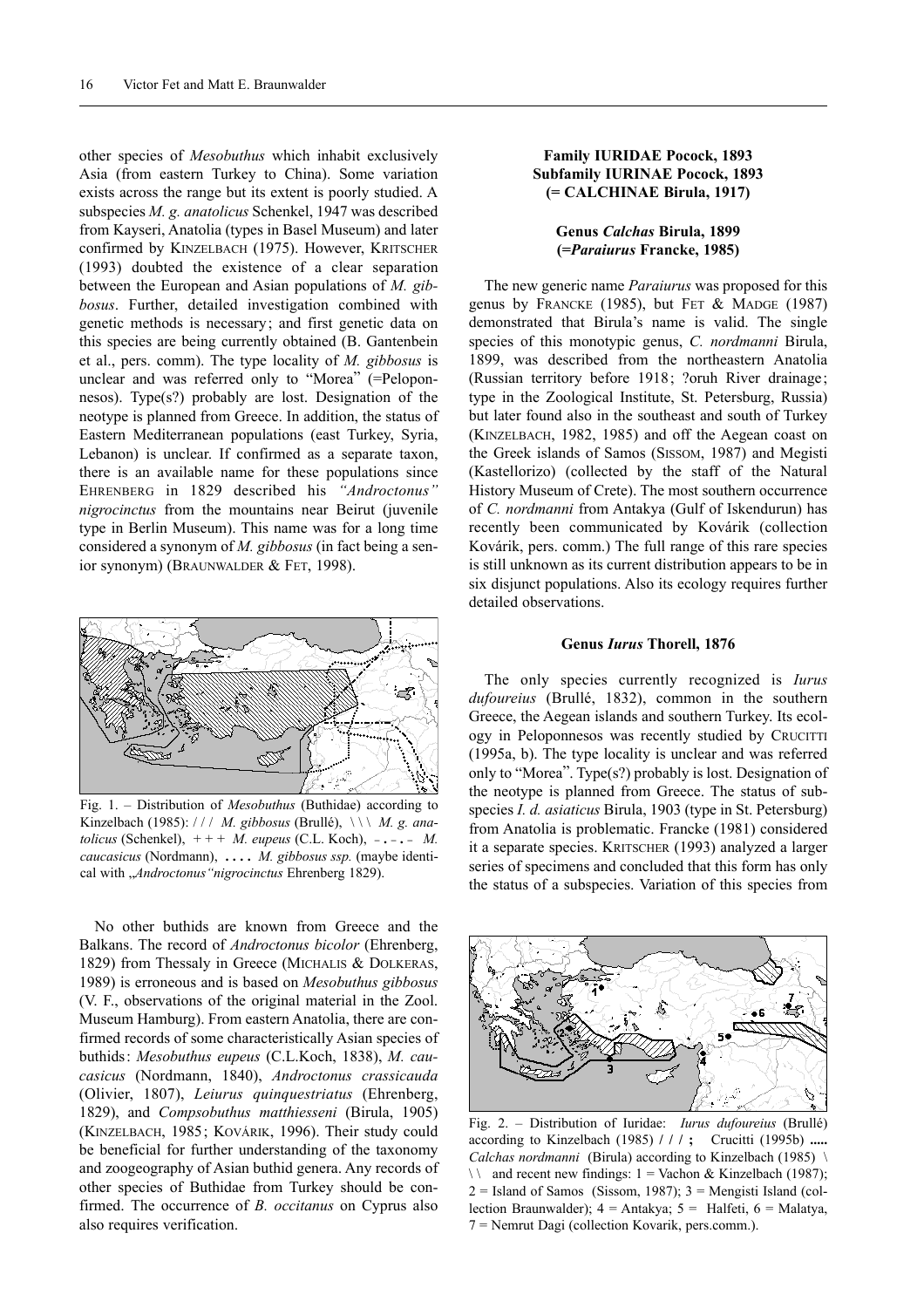Greece, Turkey and the island populations should be studied in detail using genetic techniques, thus adding new data for the study of its origin and distribution initiated by VACHON (1947a, b; 1953).

#### **Family SCORPIONIDAE Latreille, 1802**

#### **Genus** *Scorpio* **Linnaeus, 1758**

*Scorpio maurus* Linnaeus, 1758. This is an extremely polymorphic, arid Asian-African species (or possibly a species complex) (BIRULA, 1910; LEVY & AMITAI, 1980). In the southeastern Anatolia, the endemic Middle Eastern subspecies (or maybe a species) *S. m. fuscus* (Ehrenberg, 1829) is found. This population represents the northernmost extreme of its range and should be important for a comparative study with populations from Syria, Iraq, Lebanon, Jordan and Israel in morphological, genetic and ecological aspects. The neotype specimen of *S. m. fuscus* should be designated from Lebanon.

#### **Family EUSCORPIIDAE Laury, 1896**

#### **Genus** *Euscorpius* **Thorell, 1876**

This is the most widespread genus of scorpions in the discussed region, where it includes at least three, and possibly five or more, species. Multiple subspecific forms are described, but their validity is not clear. A wealth of information is scattered in the literature (published in Italian, German, French, Serbo-Croatian, Russian etc.) but a comprehensive modern revision of the entire genus has never been done and is long overdue.

#### *Euscorpius carpathicus* **(Linnaeus, 1758)**

Species complex [including "E. mesotrichus Hadzi 1929"= E. tergestinus (C.L. Koch, 1837)].

Traditionally treated as one species (DI CAPORIACCO, 1950; VACHON, 1981; FET, 1986, 1989, 1997a), *E. carpathicus* is the most widespread scorpion species in Europe (from Baleares to Crimea; see Fet 1997a), with a



Fig. 3. – Distribution of *E. carpathicus* (L.) \ \ \ and *E. c. candiota* (Birula) / / / (and black dots) according to Kinzelbach (1985).  $++$  + distribution range of *E. carpathicus* (Fet & Braunwalder, present study).

large number of valid subspecies (over 20!). A number of those forms is described from Greece (including the islands of the Ionian and Aegean Seas), but their validity is unclear. KINZELBACH (1975) divided *E. carpathicus* into two species, designating the second one as "*E. mesotrichus* Hadzi, 1929". This name, however, is not available since it is a junior homonym of *E. italicus mesotrichus* Hadzi, 1929 (Fet 1997b). According to the International Code of Zoological Nomenclature, the correct name for such species should be *E. tergestinus* (C.L. Koch, 1837) (which was listed by KINZELBACH (1975) as a synonym). KINZELBACH (1975) classified all variation of the described subspecific forms of *E. carpathicus* into two species, without providing sufficient justification. His observation of sympatry for *E. carpathicus* and "*E. mesotrichus*" in Greece (Ossa, Pindos, Pilion, and Olympus) led to the conclusion of their sympatry over a wide area of the Mediterranean, and to restriction of the range of true *E. carpathicus* to the Eastern Mediterranean and Southeast Europe. The name "*E. mesotrichus* Hadzi 1929" was used afterwards by some authors (VACHON  $&$ KINZELBACH, 1987, MICHALIS & DOLKERAS, 1989; KRITSCHER, 1993), while others (BONACINA, 1983; FET, 1986, 1989, 1997a) did not accept Kinzelbach's division, but no detailed, critical analysis has yet been published. The type locality for *E. carpathicus* is Romania (type in the Linnean Society, London), and that for *E. tergestinus* is Trieste, Italy (type lost; neotype designation is planned). DI CAPORIACCO (1950) indicate that Koch's form inhabits also part of Italy, the Dalmatian coast of ex-Yugoslavia (now Croatia) and possibly goes as far eastward as Taigetos in Greece. No study has been done (but is much needed) of all these forms all over their range; the first results of genetic analysis (Gantenbein, Fet et al., in progress) reveal high variation and the possible existence of more than two species in this complex.

KINZELBACH (1975) also promoted a species origin theory, which, in fact, advocated a purely hybridogenic origin for all *Euscorpius* species. The only substantiation for this theory was an ordered characterization of meristic morphological characters (number of trichobothria on pedipalp). In particular, KINZELBACH (1975) maintained that all forms of the *E. carpathicus* complex that had an intermediate number of trichobothria are in fact hybrids between *E. carpathicus* and *"E. mesotrichus*"; one of the conclusions in this theory was that the entire Crete population, described by BIRULA (1903) as *E. candiota* (syntypes in St. Petersburg), is in fact a hybrid. Further analysis is warranted, including detailed genetic comparisons (allozyme and DNA techniques) of this crucial Crete population with other "intermediate" morphological forms from the Balkans as well as with two alleged ancestral species.

An additional problem in *E. carpathicus* complex concerns some localized, probably disjunct mountain populations in the Balkans, first of all "*E. germanus croaticus*" Caporiacco, 1950 (Croatia, Bosnia-Herzegovina; type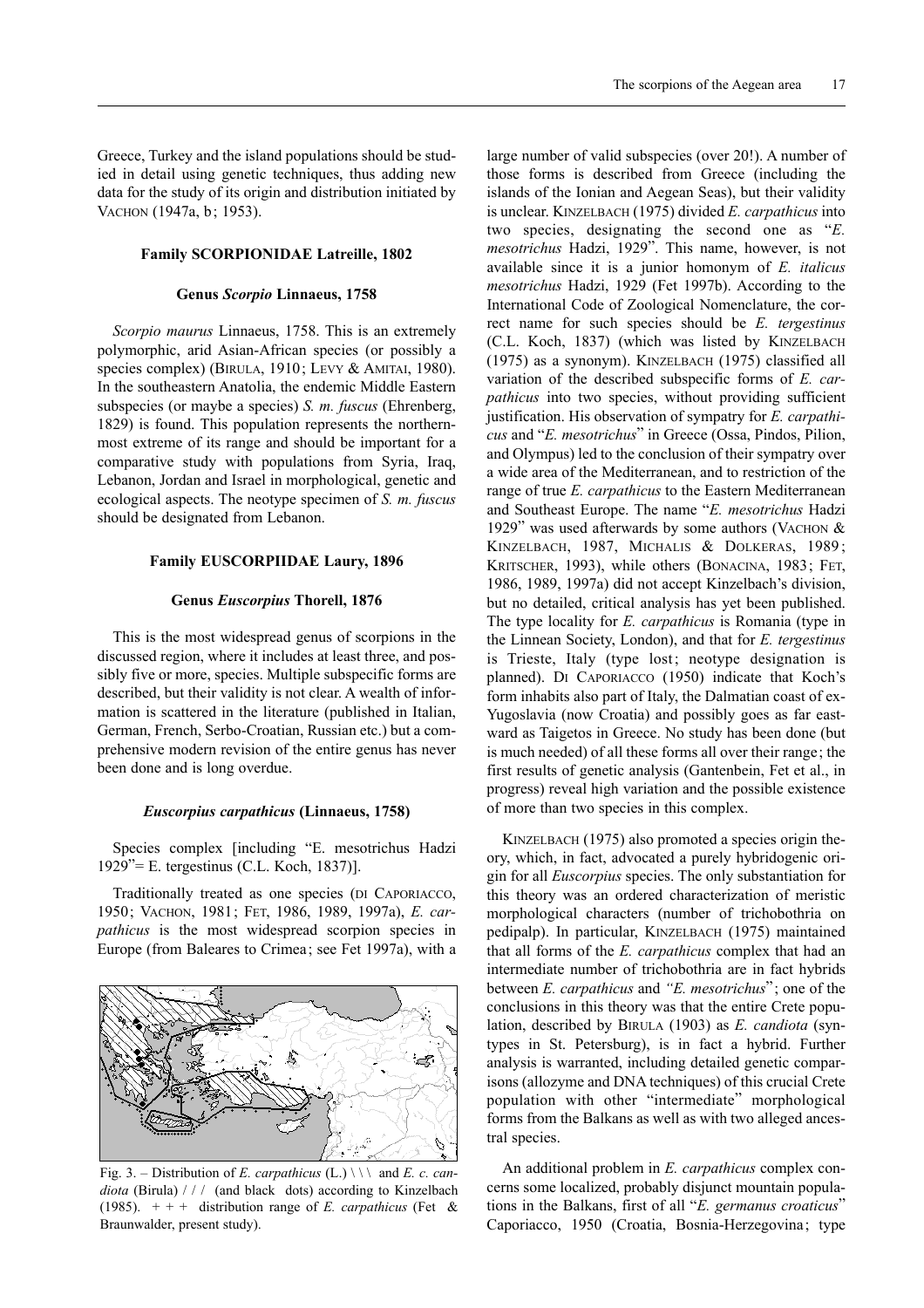from Velebit Mts in Zoological Museum, Florence, seen) and a similar (if not identical) form from the Western Rhodopi Mts in Bulgaria (Smolyan District, our data, unpublished); the latter form most likely will be found within the territory of Greece. These forms have morphological characters indicating their affinity to *E. carpathicus* rather than to *E. germanus*, although its reduced trichobothrial formulae match those of *E. germanus*. Further studies should clarify the status of these populations, which could constitute glacial relicts of *E. carpathicus* complex.

#### *Euscorpius italicus* **(Herbst, 1800)**



Fig. 4. – Distribution of *Euscorpius italicus* (Herbst)  $\setminus \setminus$  and *"Euscorpius mesotrichus* Hadzi, 1929" = ?*Euscorpius tergestinus* (C.L. Koch) / / / according to Kinzelbach (1985). ? = estimated but not yet verified occurrence of *E. tergestinus* (Fet & Braunwalder, present study).

This species is found from France to the Caucasus (CAPORIACCO, 1950; KINZELBACH, 1975). No subspecies are currently recognized (VACHON, 1981; BONACINA, 1982). CAPORIACCO (1950) and VACHON (1981) characterized an unusual "oligotrichous" form from Taigetos, Greece. CRUCITTI (1995a) observed ecology, probably of the same form as "*Euscorpius* cf*. italicus*". From new DNA-based information available (analysis of the 16S rRNA mitochondrial DNA gene sequences by Gantenbein et al., 1999b) it appears that *E. italicus* holds a derived place in the phylogenetic tree of the genus *Euscorpius* and is very closely related to *E. carpathicus* complex (or maybe even to a certain part of it). Since the major diagnostic character set in *E. italicus* appears to be a dramatic increase in trichobothrial numbers (VACHON, 1975, 1981), it is very important that "oligotrichous" *E. italicus* forms from Greece be studied in their relation to "polytrichous" forms of *E. carpathicus* known from the Balkans (CAPORIACCO, 1950), to further clarify phylogeny of these species. In addition, the range and status of the Black Sea coast populations (all Anatolia to Russia) has to be reanalysed. Designation of the neotype for *E. italicus* is planned from Italy.

## *Euscorpius mingrelicus* **(Kessler, 1874) (and related taxa)**

KINZELBACH (1975) treated this taxon as a subspecies of *E. germanus* (C.L. Koch, 1837). BONACINA (1980)



Fig. 5. – Distribution of *Euscorpius germanus* (C.L. Koch) \ \ \ and *Euscorpius mingrelicus* (Kessler) / / / (Euscorpiidae) according to Kinzelbach (1985).  $++$  and ? probably a form of *E. carpathicus ("E. germanus croaticus")* (Fet & Braunwalder, present study).

demonstrated that this species is separate, and that in fact the major part of the range formerly recognized for *E. germanus*, belongs to *E. mingrelicus*. *E. germanus* (C.L. Koch, 1837) was described from the historical Tyrol (now Trentino-Alto Adige in northeast Italy) (type lost; neotype designation is planned) (FET & BRAUNWALDER, 1997). Since BONACINA (1980) separated *E. mingrelicus*, this species appears to be the most geographically restricted of all *Euscorpius*, occupying the southern part of the Alpine belt in Italy, Switzerland, Austria, and Slovenia; there is no evidence that true *E. germanus* is found in Greece.

*E. mingrelicus* was originally described from Georgia (Caucasus) (type lost; neotype designation is in press). However, it is recorded from northeast Italy to Russia; its presence in Greece requires confirmation, and its distribution in the Balkans and Turkey is poorly documented.

An additional species, *E. gamma* Caporiacco, 1950, has been now separated from this complex (SCHERABON et al., in press). Subspecific structure requires revision; recently, LACROIX (1995) described three new subspecies from Anatolia in addition to three already existing (*E. m. mingrelicus, E. m. phrygius* and *E. m. ciliciensis*; see BIRULA, 1898; BONACINA, 1980; FET, 1986, 1993). It appears that the species is found over the entire Anatolian Peninsula, including high mountain ranges (Bulghar Dagh, Taurus Mts). It is not clear which form is found on the Aegean islands (Tinos and Ikaria; KINZELBACH 1975); we suggest that these records might refer to *E. carpathicus*. Designation of the neotype for *E. mingrelicus* is planned from Georgia.

#### **CONCLUSIONS**

Application of modern molecular phylogenetic techniques, especially DNA-based (GANTENBEIN et al., 1999a, 1999b) opens unprecedented opportunities for the study and interpretation of ancient and diverse scorpion fauna of one of the most complicated biogeographic regions of the world, the Eastern Mediterranean (OOSTERBROEK & ARNTZEN, 1992). The molecular data analysis should be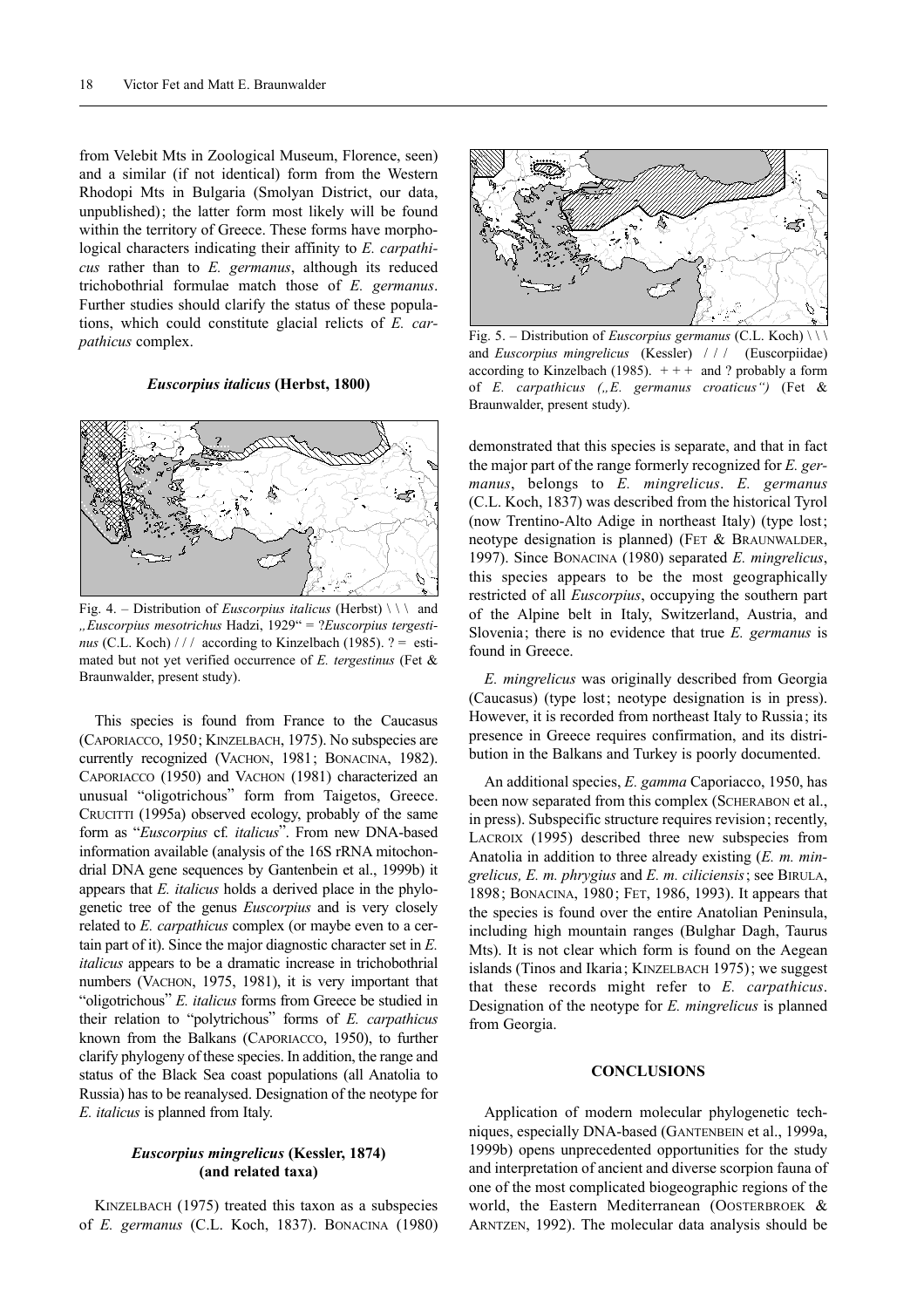combined with detailed morphological investigation and exhaustive geographic sampling to re-analyse and reveal the importance of diagnostic characters in order to understand real taxonomic relationships and reconstruct the history of taxa. It is thus our goal to reanalyze extensive collections accumulated in all major European museums and to establish international cooperation, which is necessary to further facilitate and support these studies with new material and ecological data. For this purpose, we are initiating a long-term comprehensive project for which we invite regional zoologists, university professors and students, and amateurs to actively participate. This project will be coordinated by the non-profit Swiss agency ARACHNODATA, which currently runs a number of international cooperative projects (Switzerland, USA, Middle East) on the taxonomy, biology, ecology and zoogeography of scorpions.

#### **ACKNOWLEDGMENTS**

We are grateful to Benjamin Gantenbein, Carlo Largiadèr, Adolph Scholl and Mark Barker for their enthusiastic cooperation in the initiation and promotion of the genetic characterization of the European and Aegean scorpiofauna. We thank W. David Sissom, Michael Soleglad and Graeme Lowe for their constant help in discussion of scorpion taxonomy. This communication was in part supported by a NASA Research Initiation Grant to the senior author.

#### **REFERENCES**

- BIRULA, A. (1898). Ein Beitrag zur Kenntnis der Skorpionenfauna Kleinasiens. *Horae Soc. Entomol. Rossicae*, 33: 132-140.
- BIRULA, A.A. (1899). Novyi vid skorpionov dlya russkoi fauny (A new species of scorpion for the Russian fauna). *Annu. Mus. Zool. Acad. Imper. Sci. St. Petersbourg*, 4: 14-15.
- BIRULA, A.A. (1903). Miscellanea scorpiologica. V. Ein Beitrag zur Kenntnis der Scorpiofaunen der Insel Kreta. *Annu. Mus. Zool. Acad. Imper. Sci. St. Petersbourg*. 8: 295-299.
- BIRULA, A.A. (1910). Ueber *Scorpio maurus* Linne und seine Unterarten. *Horae Soc. Entomol. Rossicae*, 35: 115-192.
- BIRULA, A.A. (1917). Arthrogastric arachnids of Caucasia. Part I: Scorpions. *Ann. Caucasian Mus., Tiflis*, A 5; 1-253. (English translation by Israel Program for Scientific Translations, Jerusalem (1964), 170 pp.)
- BONACINA, A. (1980). Sistematica specifica e sottospecifica del complesso "*Euscorpius germanus*" (Scorpiones, Chactidae). *Riv. Mus. Civ. Sci. Natur. "Enrico Caffi",* (Bergamo), 2: 47- 100.
- BONACINA, A. (1982). Note preliminari sulla sistematica sottospecifica di *Euscorpius italicus* (Herbst) (Scorpiones, Chactidae). *Riv. Mus. Civ. Sci. Natur. "Enrico Caffi",* (Bergamo), 4: 3-16.
- BONACINA, A. (1983). Note su alcuni *Euscorpius* di Romania. *Riv. Mus. Civ. Sci. Natur. "Enrico Caffi",* (Bergamo), 5: 3- 10.
- BRAUNWALDER, M.E. & V. FET (1998). On publications about scorpions (Arachnida, Scorpiones) by Hemprich and

Ehrenberg (1828-1831*). Bull. British Arachnol. Soc.,* 11 (1): 29-35.

- CAPORIACCO, L., di (1950). Le specie e sottospecie del genere "*Euscorpius*" viventi in Italia ed in alcune zone confinanti. *Atti Accad. Naz. Lincei, Mem*., ser. 8, 2(4): 158-230.
- CRUCITTI, P. (1993). Some topics on distribution patterns of the genus *Mesobuthus* in the Near East based on ecological data (Scorpiones: Buthidae). *Biol. Gallo-hellenica*, 20 (1), 69-74.
- CRUCITTI, P. (1995a). *Iurus dufoureius* del Peloponneso meridionale: Osservazioni ecologiche e biometriche (Scorpiones, Iuridae). *Boll. Assoc. Romana Entomol*., 49 (3-4)(1994): 1- 14.
- CRUCITTI, P. (1995b). *Iurus dufoureius* (Brulle) nel Peloponneso occidentale e considerazioni sulla scorpiofauna dei Minthi Oros (Grecia) (Arachnida, Scorpiones). *Boll. Soc. Entom. Ital.,* 127 (2), 91-98.
- CRUCITTI, P. (1999). Scorpion species diversity in southwestren Peloponnese, Greece (Scorpiones). In: *Contrib. Zool. Ecol. of the Eastern Mediterranean Region.,* 1: 251-256.
- CRUCITTI, P., S. FATTORINI & R. MORELLI (1998). Rapporto sessi in *Mesobuthus gibbosus* (Scorpiones, Buthidae). *Boll. Soc. Entom. Ital.*, 130 (1): 3-12.
- CRUCITTI, P. & F. MARINI (1987). Ecologia di *Mesobuthus gibbosus* (Brulle, 1832) nel Pindo (Epiro e Tessaglia, Grecia) (Scorpiones, Buthidae). *Giorn. Ital. Entomol.,* 3: 291-303.
- EHRENBERG, C.G. (HEMPRICH, F.W. & C.G. EHRENBERG) (1829). Vorläufige Übersicht der in Nord-Afrika und West-Asien einheimischen Scorpione und deren geographischen Verbreitung, nach den eigenen Beobachtungen von Dr. Hemprich und Dr. Ehrenberg. *Verh. Ges. naturf. Freunde Berlin*, 1 (6): 348-362.
- FET, V. (1986). Notes on some *Euscorpius* from Greece and Turkey. *Riv. Mus. Civ. Sci. Natur. "Enrico Caffi",* 1985, Bergamo, 9: 3-11.
- FET, V. (1989). A catalogue of scorpions (Chelicerata: Scorpiones) of the USSR. *Riv. Mus. Civ. Sci. Natur. "Enrico Caffi",* (Bergamo), 1988, 13: 73-171.
- FET, V. (1993). Notes on *Euscorpius mingrelicus* (Kessler, 1874) from the Caucasus. *Riv. Mus. Civ. Sci. Natur. "Enrico Caffi",* (Bergamo), 16: 1-8.
- FET, V. (1997a). A note on *Euscorpius carpathicus* (Scorpiones: Chactidae) from the Crimea. *J. Arachnol.,* 25(1): 106-108.
- FET, V. (1997b). Notes on the taxonomy of some Old World scorpions (Scorpiones: Buthidae, Chactidae, Ischnuridae, Scorpionidae). *J. Arachnol.,* 25 (3): 245-250.
- FET, V. & R.B. MADGE (1988). *Calchas* Birula, 1899, a valid name, not a homonym of *Calchas* Klug, 1850 (Scorpionida, Iuridae and Coleoptera, Melyridae). *Bull. British Arachnol. Soc*., 7 (8): 252.
- FET, V., W.D. SISSOM, G. LOWE & M.E. BRAUNWALDER (2000). *Catalogue of the Scorpions of the World (1758-1998*). New York Entomological Society, New York, 690 pp.
- FRANCKE, O.F. (1981). Taxonomic and zoogeographic observations on *Iurus* Thorell (Scorpiones, Iuridae). *Bull. British Arachnol. Soc*., 5 (5): 221-224.
- GANTENBEIN, B., M.E. BRAUNWALDER & A. SCHOLL (1999a). Allozyme studies on scorpions from Morocco and from the Aegean region. *Proc. 14th Intern. Congr. Arachnology* (Chicago, 1998): 51.